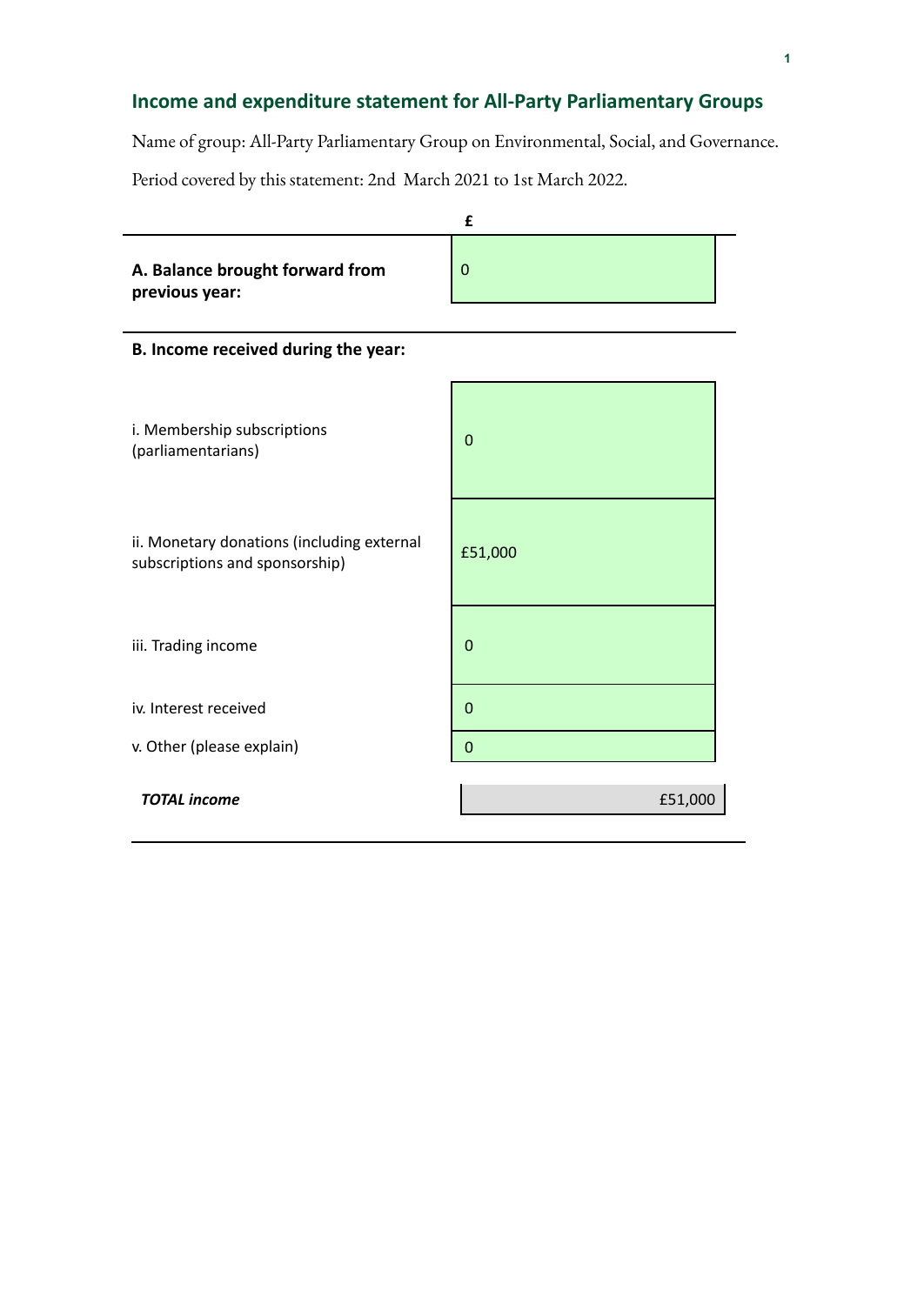| i. Employment costs (salaries, NI, pensions<br>costs)     | $\mathbf{0}$                                                                                                                                                                       |
|-----------------------------------------------------------|------------------------------------------------------------------------------------------------------------------------------------------------------------------------------------|
| ii. Costs of contractors and freelance staff              | $\mathbf 0$                                                                                                                                                                        |
| iii. Visits and events (UK)                               | $\mathbf 0$                                                                                                                                                                        |
| iv. Visits and events (abroad)                            | $\mathbf 0$                                                                                                                                                                        |
| v. Cost of generating income                              | 0                                                                                                                                                                                  |
| vi. Office and communications costs                       | $\overline{0}$                                                                                                                                                                     |
| vii. Other (please explain)                               | Benefits in kind received from<br>College Green Group for the<br>provision of secretariat services.<br>Salaries, payroll and event costs<br>are managed by College Green<br>Group. |
| <b>TOTAL expenditure</b>                                  | £51,000                                                                                                                                                                            |
| D. Balance carried forward (A+ total<br><b>B-total C)</b> | 0                                                                                                                                                                                  |